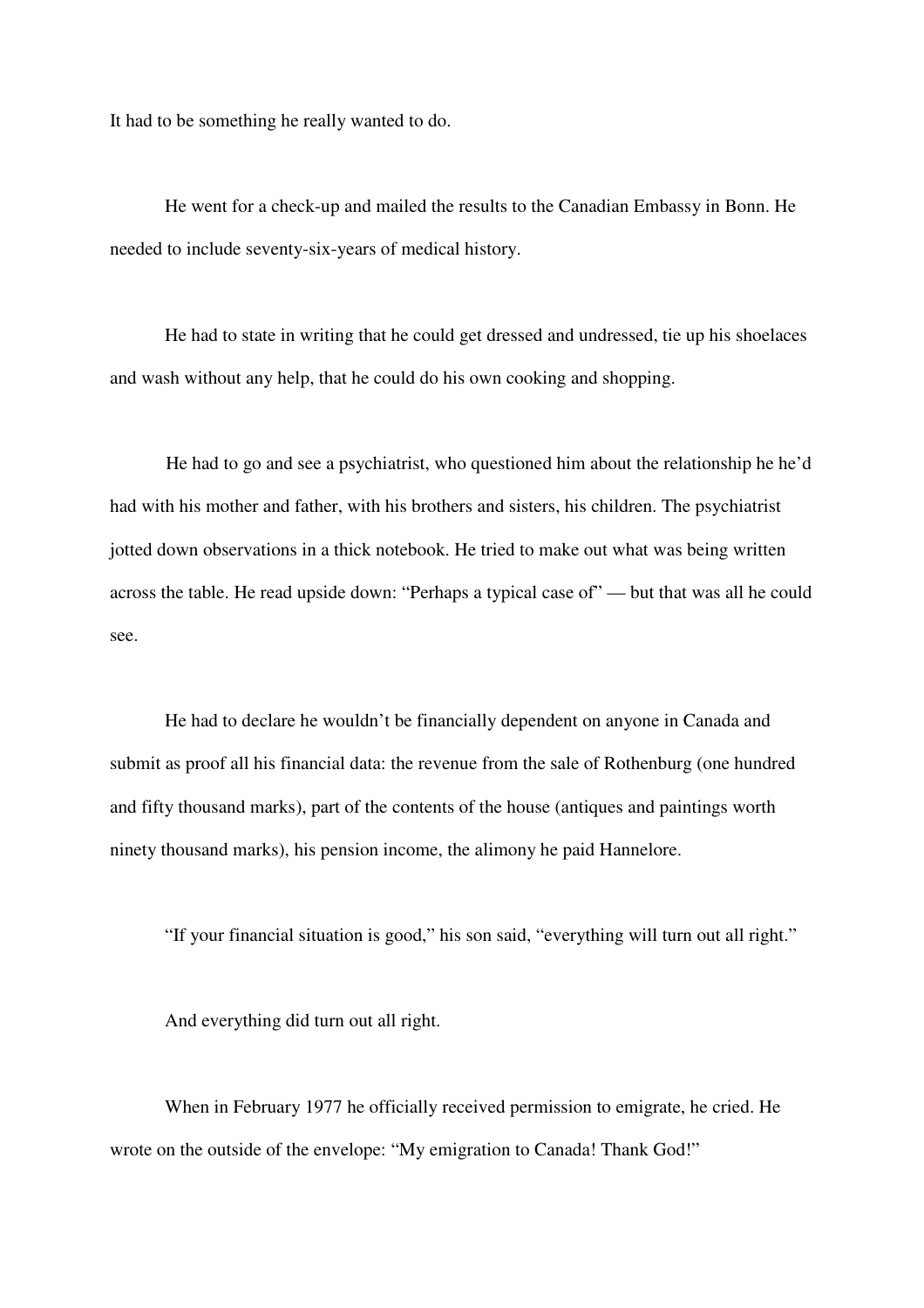He put together a list of the things he absolutely had to take. After a month of tallying, choosing and discarding, he was left with four closely typed sheets.

The first two read:

| Bechstein                                                          |
|--------------------------------------------------------------------|
| Piano stool                                                        |
| Elisabeth's things (jewellery, girls' books, glasses, hearing aid) |
| Writing desk                                                       |
| Beds (1 double, 2 single)                                          |
| Duvets $(5)$                                                       |
| <b>Blankets</b>                                                    |
| Covers and fitted sheets                                           |
| Mattresses                                                         |
| Secretaire                                                         |
| Swabian cabinet                                                    |
| Frankfurt cabinet                                                  |
| Chesterfields (4)                                                  |
| Bookcases (10)                                                     |
| Red sofa, green sofa                                               |
| Tea table                                                          |
| Dining-room table with chairs (6)                                  |
| Low table                                                          |
| Persian carpets                                                    |
|                                                                    |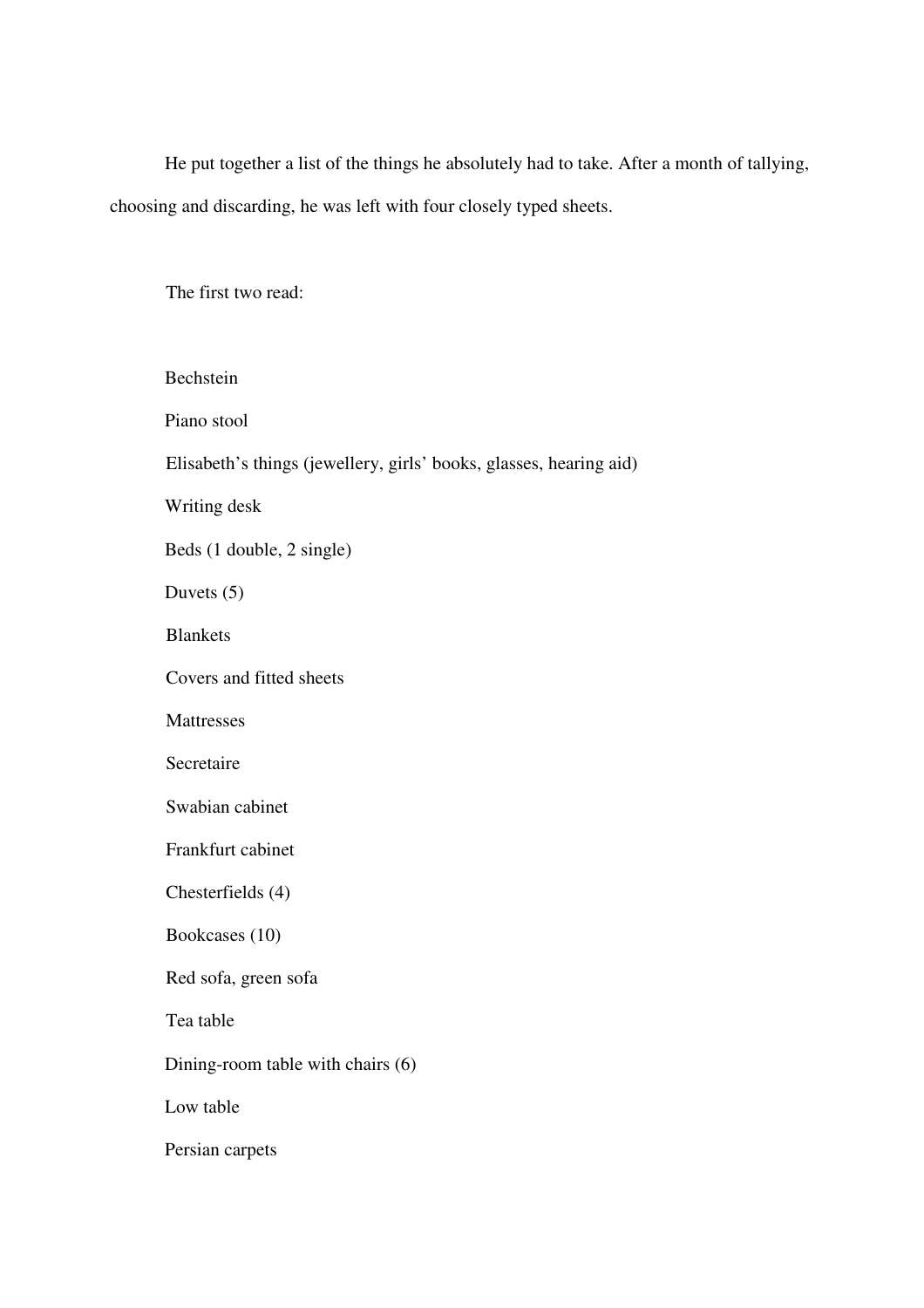Bohemian crystal Meissen service Enamelled bronze snuff-bottle **Mortars**  Weights Barometer Bronze bell (Hauenstein) Paintings and etchings Curtains Hunting-horn Washing machine Dryer Vacuum cleaner Household: miscellaneous (plates, pans, cutlery, mixer, et cetera — left and right kitchen cupboards) Two record players with speakers (8), amplifiers Radio Television Long-playing records Books Music books Lawn mower Chainsaw Rake Pruning shears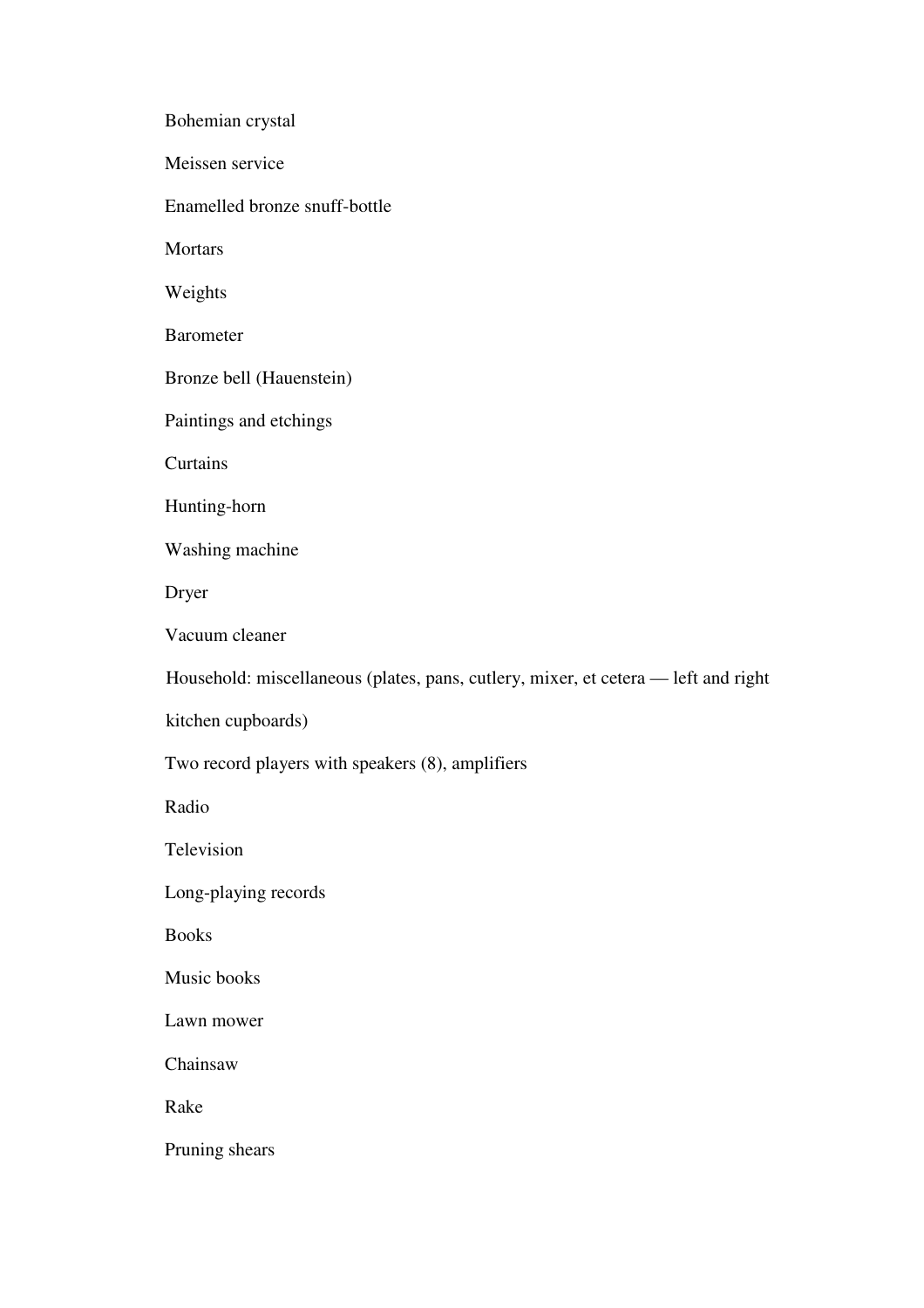Hoe Spade Hammer drill Sander Lathe Tools, miscellaneous (2 hammers, 2 handsaws, monkey wrench, pair of pincers garden hut) Guns (Sauer and R 93) **Skis**  Tents and accessories (large, small) Sleeping bags (3)

On the other sheets he had itemized his favourite records, books and music books. He skipped the clothes. No need to list those. He was just going to take what fitted into his backpack anyway.

 He tried not to get all choked up when he shuffled through the house in his dressing gown — through the conservatory with its white, pink and purple amaryllises, the music room with the grand piano, which his hand would gently stroke as he passed, the living room with the Persian rugs, the sheepskins piled in thick layers in front of the fire place, the dining room with her knick-knacks.

 After Elisabeth had stopped performing on the stage, she got rid of her evening gowns, her diamond earrings, her large feathered hats, and acquired loden skirts and cardigans with leather buttons. She threw herself into collecting cuckoo clocks, dolls in traditional costume